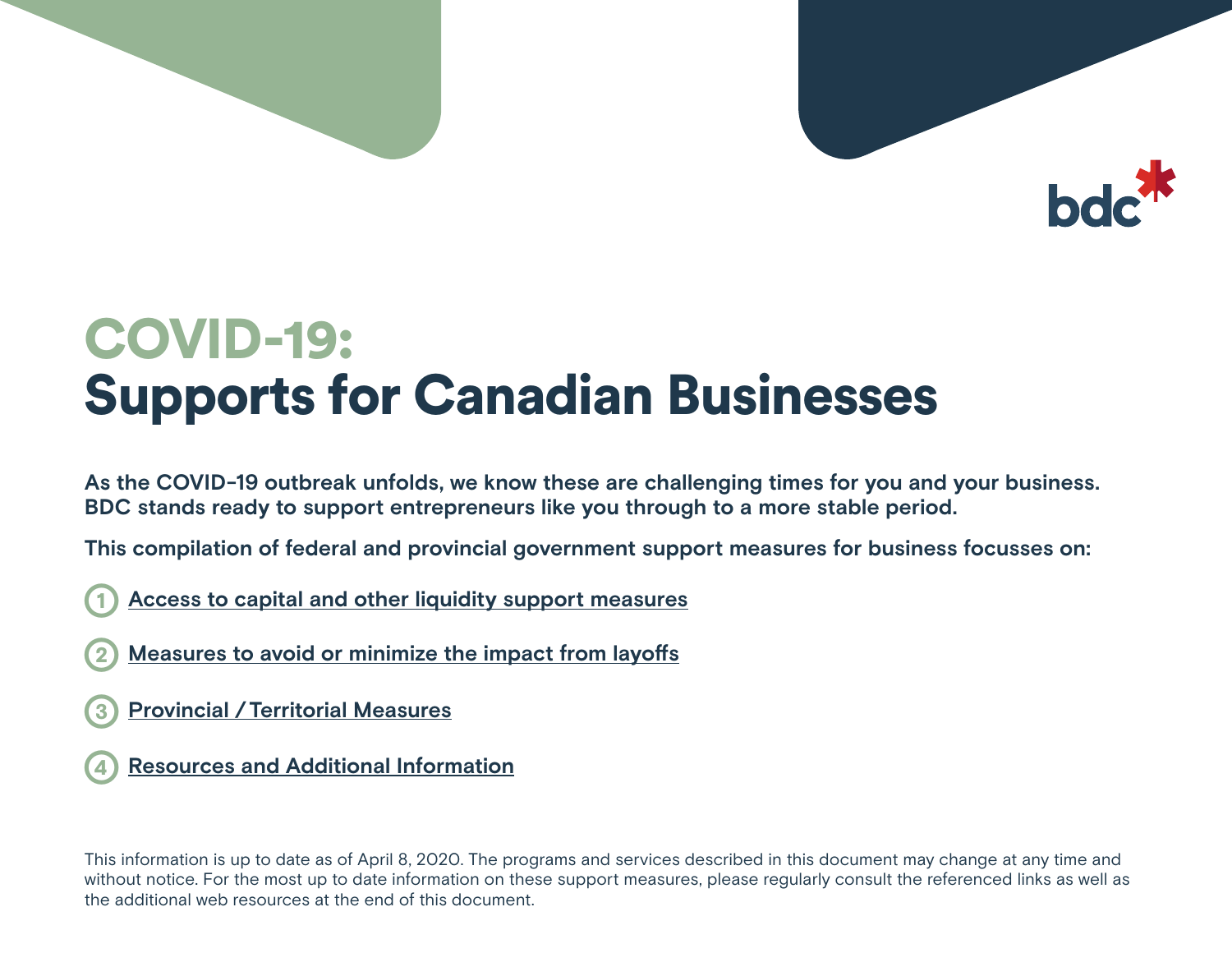## <span id="page-1-0"></span>1 **Access to Capital and Other Liquidity Supports**

| <b>Program</b>                                                                                                                             | <b>Description</b>                                                                                                                                                                                                                                                                                                                                                                                                                                | <b>Target Companies</b>                                                                                                                                                          | Where to Apply /<br><b>Get Up to Date Information</b>                                                                                                                                |
|--------------------------------------------------------------------------------------------------------------------------------------------|---------------------------------------------------------------------------------------------------------------------------------------------------------------------------------------------------------------------------------------------------------------------------------------------------------------------------------------------------------------------------------------------------------------------------------------------------|----------------------------------------------------------------------------------------------------------------------------------------------------------------------------------|--------------------------------------------------------------------------------------------------------------------------------------------------------------------------------------|
| <b>Canada Emergency</b><br><b>Business Account</b>                                                                                         | Provides up to \$25B to eligible financial institutions so they<br>can provide interest-free loans to small businesses of up<br>to \$40,000. These loans-guaranteed and funded by the<br>Government of Canada-will ensure that small businesses have<br>access to the capital they need to cover their operating costs,<br>at a 0% interest rate. If the loan is completely paid off by<br>Dec. 31, 2022, a quarter of the loan will be forgiven. | Small businesses and<br>not-for profits with a<br>2019 payroll of between<br>\$50,000 to \$1 million.<br>Further eligibility details<br>are expected to be<br>announced shortly. | https://www.canada.ca/en/<br>department-finance/news/2020/03/<br>additional-support-for-canadian-<br>businesses-from-the-economic-<br>impact-of-covid-19.html#_New_Loan_<br>Programs |
| <b>BDC Co-Lending</b><br>Program                                                                                                           | BDC partners with financial institutions to co-lend term loans<br>to businesses for their operational cash flow requirements.<br>Eligible businesses may obtain incremental credit amounts up<br>to \$6.25M, 80% of which would be provided by BDC, with the<br>remaining 20% by the financial institution.                                                                                                                                       | All legal small and<br>medium-sized enterprises                                                                                                                                  | https://www.bdc.ca/en/pages/<br>special-support.aspx                                                                                                                                 |
| <b>EDC Guarantee</b><br>Program                                                                                                            | EDC guarantees a new one-year term loan or operating line of credit<br>for 80% of its value, up to \$6.25M, allowing businesses to deal<br>with payroll and operating cost issues and enabling their financial<br>institution to take on less risk. Available for all Canadian companies,<br>including non-exporting businesses that sell domestically.                                                                                           | All legal small and<br>medium-sized enterprises                                                                                                                                  | https://www.edc.ca/en/campaign/<br>bcap-guarantee.html                                                                                                                               |
| <b>BDC Working</b><br><b>Capital Loan</b>                                                                                                  | Working capital loans of up to \$2M with flexible repayment<br>terms such as principal postponements for qualifying<br>businesses and reduced rates on new eligible loans.                                                                                                                                                                                                                                                                        | Varying sizes                                                                                                                                                                    | https://www.bdc.ca/en/financing/<br>business-loans/working-capital-<br>financing/pages/working-capital-loan.<br>aspx                                                                 |
| <b>Farm Credit</b><br><b>Canada Increased</b><br><b>Credit Available</b><br>for Agriculture,<br><b>Fisheries and</b><br><b>Aquaculture</b> | Additional \$5B in lending capacity, offering increased flexibility<br>to farmers and food producers who face cash flow issues<br>and to processors who are impacted by lost sales. Farm<br>Credit Canada has also put in place a deferral of principal<br>and interest payments up to 6 months for existing loans or a<br>deferral of principal payments up to 12 months.                                                                        | Food producers,<br>agribusinesses, and food<br>processors                                                                                                                        | https://www.fcc-fac.ca/en/covid-19/<br>program-details.html                                                                                                                          |
| <b>Income Tax</b><br><b>Deferrals</b>                                                                                                      | The Canada Revenue Agency has deferred all payment of any<br>income tax amounts owing on or after Mar. 18 and before Sept.<br>2020 until after Aug. 31, 2020. No interest or penalties will<br>accumulate on these amounts during this period. The filing date<br>for the 2019 tax year has also been extended until June 1, 2020.                                                                                                                | All businesses                                                                                                                                                                   | https://www.canada.ca/en/revenue-<br>agency/campaigns/covid-19-update/<br>covid-19-filing-payment-dates.html                                                                         |
| <b>HST/GST</b><br><b>Remittances and</b><br><b>Customs Duty</b><br><b>Deferrals</b>                                                        | The Canada Revenue Agency and Canada Border Services<br>Agency are permitting businesses to defer all HST/GST<br>remittances as well as customs duty owing on their imports<br>until June 30, 2020.                                                                                                                                                                                                                                               | All businesses                                                                                                                                                                   | https://www.canada.ca/en/revenue-<br>agency/campaigns/covid-19-update/<br>covid-19-filing-payment-dates.html                                                                         |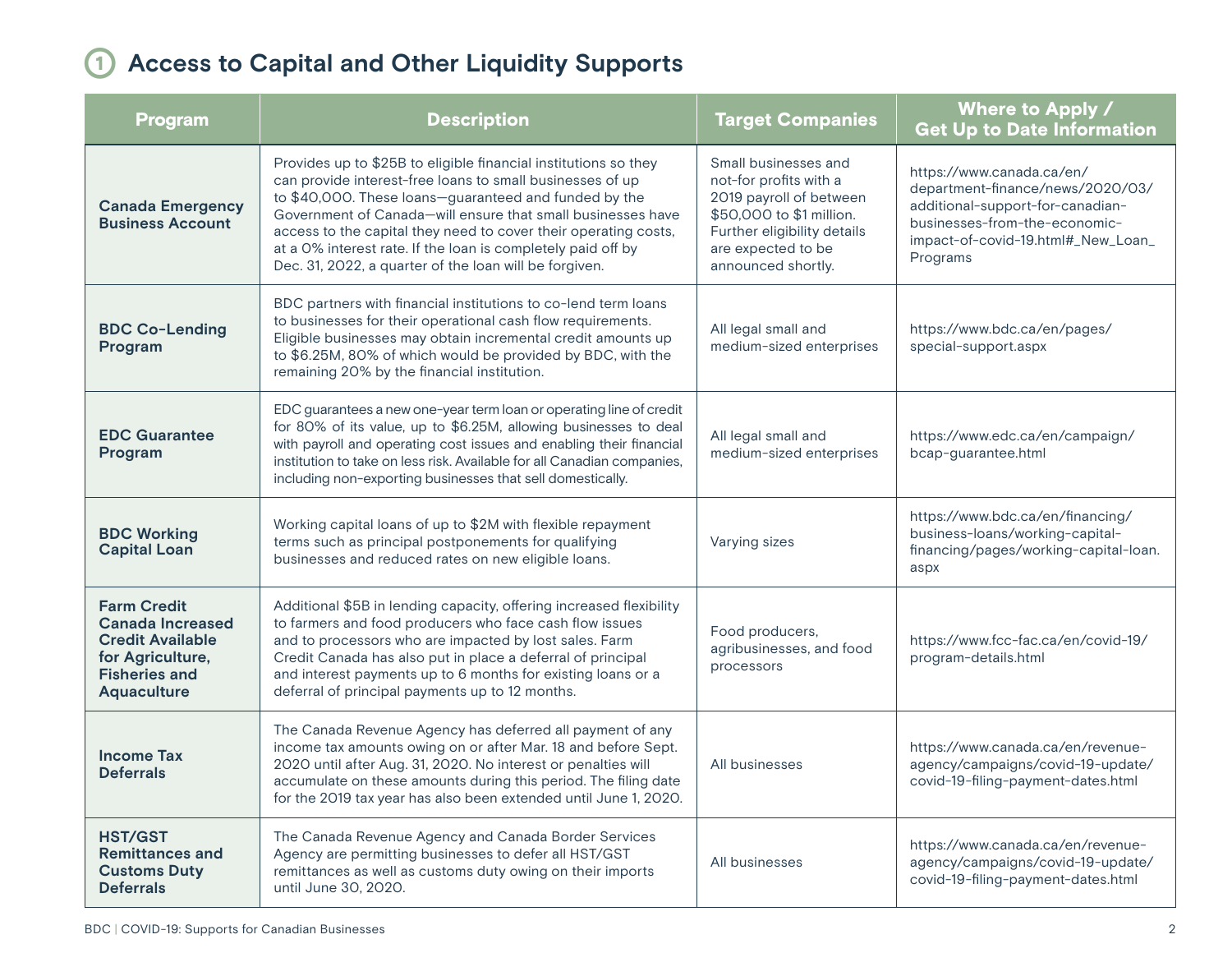## <span id="page-2-0"></span>2 **Avoiding or Minimizing the Impact from Layoffs**

| <u>Program</u>                                 | <b>Description</b>                                                                                                                                                                                                                                                                                                                                                                                                                                                                                     | <b>Target Companies</b>                                                                                                                                                              | <b>Where to Apply /</b><br><b>Get Up to Date Information</b>                                                                                |
|------------------------------------------------|--------------------------------------------------------------------------------------------------------------------------------------------------------------------------------------------------------------------------------------------------------------------------------------------------------------------------------------------------------------------------------------------------------------------------------------------------------------------------------------------------------|--------------------------------------------------------------------------------------------------------------------------------------------------------------------------------------|---------------------------------------------------------------------------------------------------------------------------------------------|
| <b>Canada Emergency</b><br><b>Wage Subsidy</b> | Qualifying businesses can receive up to 75% in a wage<br>subsidy, for up to three months, retroactive to March 15, 2020.<br>As well, employers eligible for the CEWS will be entitled to<br>receive a 100-per-cent refund for certain employer-paid<br>contributions to Employment Insurance, the Canada Pension<br>Plan, the Quebec Pension Plan, and the Quebec Parental<br>Insurance Plan for remuneration paid to furloughed employees<br>in a period where the employer is eligible for the CEWS. | Businesses that have<br>experienced a reduction<br>in revenue of 15% in the<br>month of March and 30%<br>in the months of April and<br>May as the result of the<br>COVID-19 pandemic | https://www.canada.ca/en/<br>department-finance/economic-<br>response-plan/wage-subsidy.html                                                |
| 10% Temporary<br><b>Wage Subsidy</b>           | Small businesses that do not qualify for the Canada<br>Emergency Wage Subsidy may be eligible for the 10%<br>Temporary Wage Subsidy, which subsidizes employee wages<br>up to a maximum of \$1,375 per employee and up to \$25,000<br>per employer.                                                                                                                                                                                                                                                    | All legal small and<br>medium-sized enterprises                                                                                                                                      | https://www.canada.ca/en/revenue-<br>agency/campaigns/covid-19-update/<br>frequently-asked-questions-wage-<br>subsidy-small-businesses.html |
| <b>Work-Sharing</b><br>Program                 | The program provides Employment Insurance (EI) benefits<br>to top off the wages (based on an El formula) to eligible<br>employees who agree to reduce their normal working hours<br>and share the available work while their employer recovers.<br>As part of the Government of Canada's COVID-19 response,<br>the maximum length of a work-sharking agreement has been<br>doubled from 38 to 76 weeks and processing time has been<br>reduced from 30 days to 10 days.                                | Businesses that have<br>reduced operations but<br>not closed entirely.                                                                                                               | https://www.canada.ca/en/<br>employment-social-development/<br>services/work-sharing.html                                                   |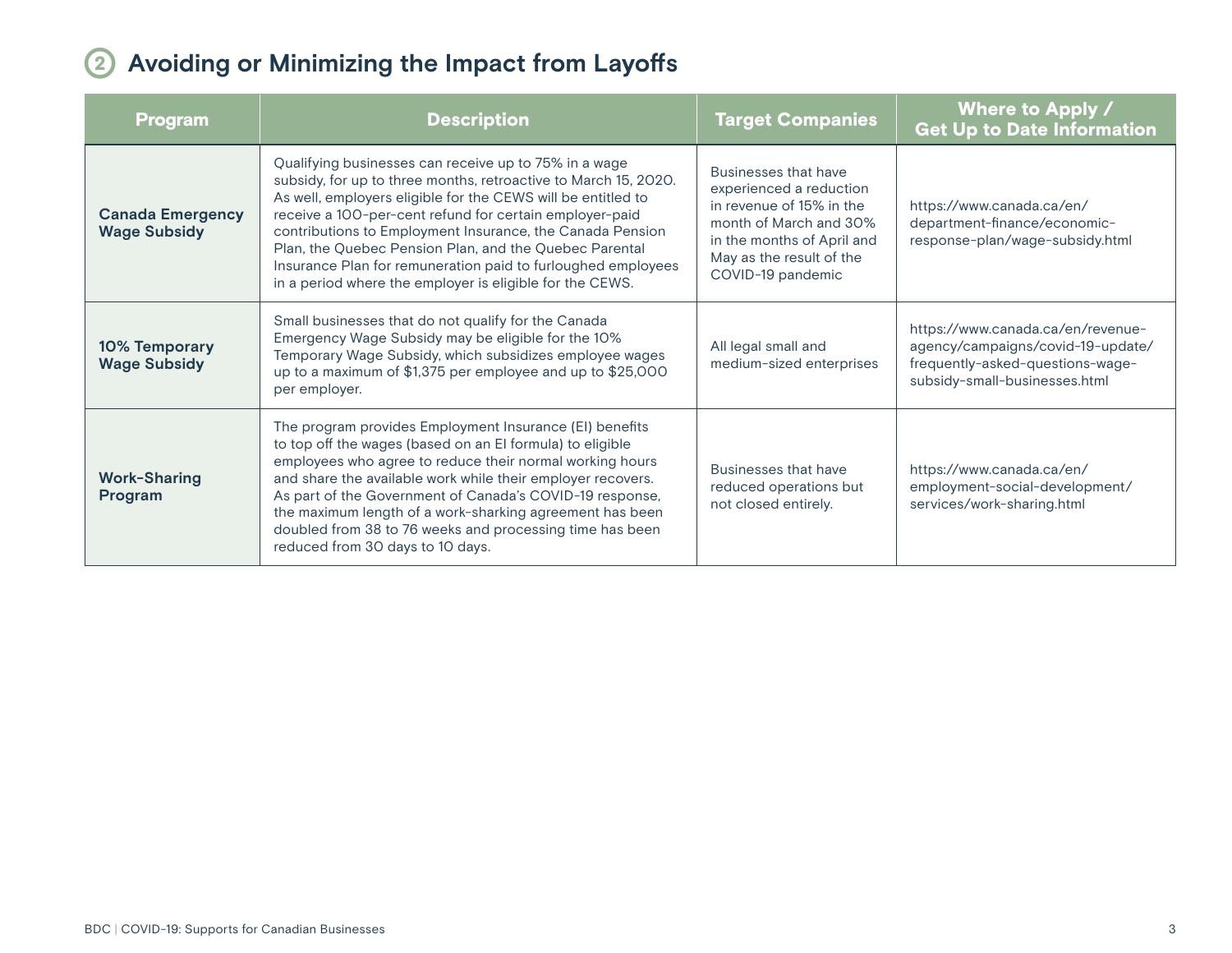#### 3 **Provincial /Territorial Measures**

| <b>Province</b>                        | <b>Program</b>                                                                                                                                         | <b>Description</b>                                                                                                                                                                                                                                                                                                                                                                                     | <b>Target Companies</b>        | Where to Apply /<br><b>Get Up to Date Information</b>                                                                       |
|----------------------------------------|--------------------------------------------------------------------------------------------------------------------------------------------------------|--------------------------------------------------------------------------------------------------------------------------------------------------------------------------------------------------------------------------------------------------------------------------------------------------------------------------------------------------------------------------------------------------------|--------------------------------|-----------------------------------------------------------------------------------------------------------------------------|
| Alberta                                | <b>Deferrals: Tax</b><br>and Other<br><b>Payments</b>                                                                                                  | Corporate income tax balances and instalment<br>payments coming due between March 18, 2020<br>and Aug. 31, 2020 are deferred until Aug. 31, 2020.<br>Additionally, Workers Compensation Board premiums<br>have been deferred until early 2021, education<br>property taxes have been deferred by 6 months,<br>and small businesses can defer their electricity and<br>natural gas payments by 90 days. | All businesses                 | https://www.alberta.ca/corporate-<br>income-tax.aspx                                                                        |
| <b>British</b><br>Columbia             | Deferrals: Tax                                                                                                                                         | Extending the filing and payment deadlines for the<br>Employer Health Tax. sales taxes, municipal and<br>regional district tax, motor fuel tax and carbon tax<br>until Sep. 30, 2020. Additionally, the school tax<br>has been cut in half and the provincial Carbon Tax<br>and sweetened carbonated drinks tax will remain at<br>current levels until further notice.                                 | All businesses                 | https://www2.gov.bc.ca/assets/<br>gov/taxes/sales-taxes/publications/<br>notice-2020-002-covid-19-sales-<br>tax-changes.pdf |
| <b>Manitoba</b>                        | <b>Deferrals: Tax</b>                                                                                                                                  | Extending the April and May tax filing deadlines until<br>June 22, 2020 for small and medium businesses with<br>monthly RST remittances of no more than \$10,000.                                                                                                                                                                                                                                      | Small and medium<br>businesses | https://www.gov.mb.ca/finance/<br>taxation/pubs/bulletins/<br>noticerst2003.pdf                                             |
| <b>New</b><br><b>Brunswick</b>         | Access to<br><b>Capital:</b><br><b>Working Capital</b><br>Loans                                                                                        | Opportunities New Brunswick will provide working<br>capital loans of up to \$100,000 to small businesses.<br>Larger loans will be available upon request.                                                                                                                                                                                                                                              | <b>Small businesses</b>        | https://www2.gnb.ca/content/gnb/<br>en/gateways/for_business/covid19.<br>html                                               |
|                                        | Deferrals:<br><b>Tax and Loan</b><br><b>Payment</b>                                                                                                    | While the deadline for paying business property<br>taxes remains May 31, late penalties will be reviewed<br>and potentially waived on a case by case basis.<br>Principle and interest payments on loans from the<br>Government of New Brunswick may also be deferred<br>on a case-by-case basis.                                                                                                       | All businesses                 | https://www2.gnb.ca/content/gnb/<br>en/gateways/for_business/covid19.<br>html                                               |
| <b>Northwest</b><br><b>Territories</b> | <b>Access to</b><br>capital: NWT<br><b>Business</b><br><b>Development</b><br>Investment<br>Corporation<br>(BDIC)<br>COVID-19<br><b>Economic Relief</b> | Loans of up to \$25,000 (or more if the need is<br>clearly addressed) are being made available to<br>qualified NWT-owned businesses at a rate of 1.75%.<br>Loans will be amortized for up to five years with<br>options for payment deferment for 3 months upon<br>request. Principal postponement on existing loans<br>for up to three months.                                                        | All businesses                 | https://www.bdic.ca/                                                                                                        |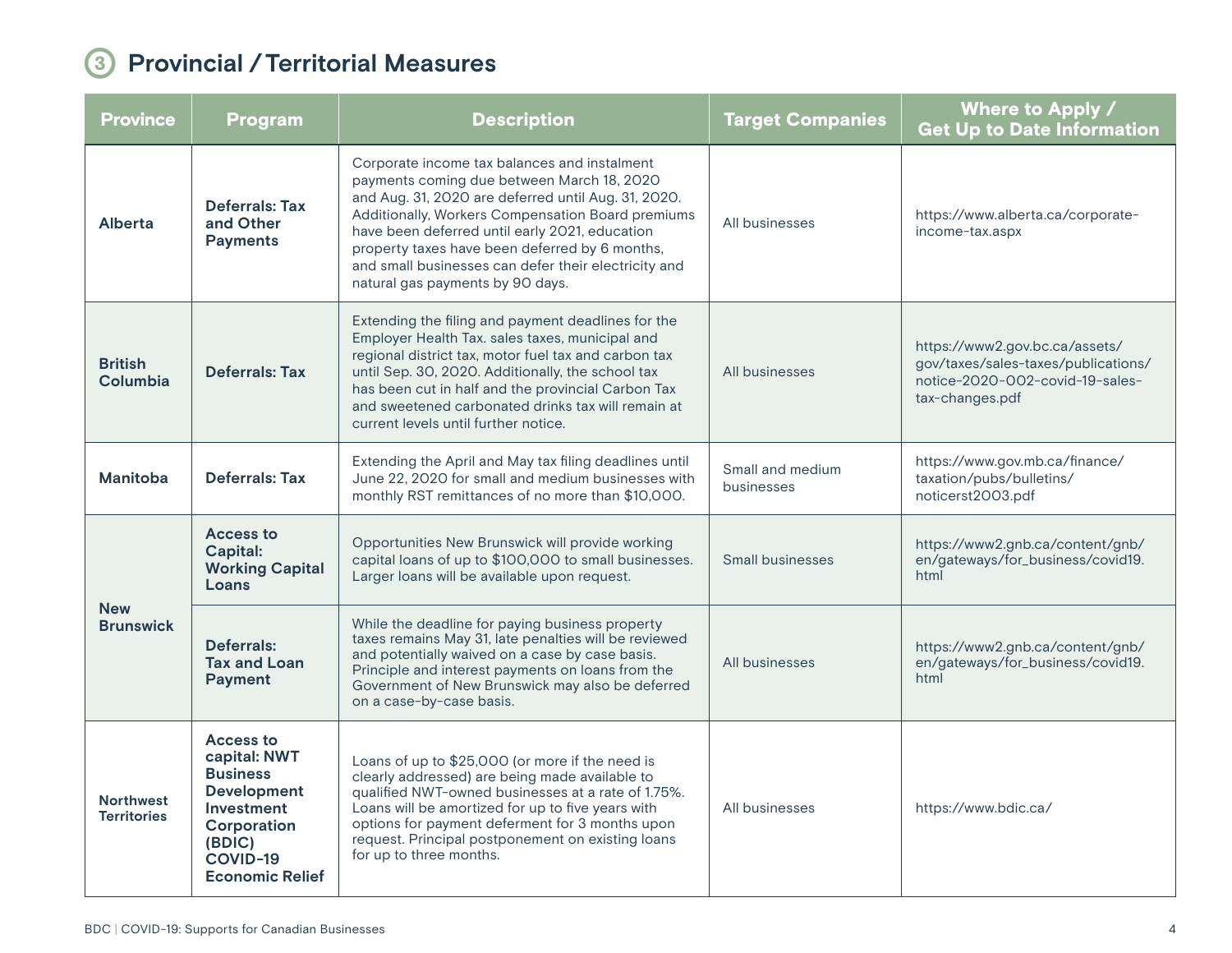## 3 **Provincial /Territorial Measures (cont.)**

| <b>Province</b>                                 | <b>Program</b>                                                                                 | <b>Description</b>                                                                                                                                                                                                                                                                                                                                                                                            | <b>Target Companies</b>                                                                             | Where to Apply /<br><b>Get Up to Date Information</b>                                                                                                                                                                                    |
|-------------------------------------------------|------------------------------------------------------------------------------------------------|---------------------------------------------------------------------------------------------------------------------------------------------------------------------------------------------------------------------------------------------------------------------------------------------------------------------------------------------------------------------------------------------------------------|-----------------------------------------------------------------------------------------------------|------------------------------------------------------------------------------------------------------------------------------------------------------------------------------------------------------------------------------------------|
| <b>Northwest</b><br><b>Territories</b>          | <b>Deferrals: Tax</b>                                                                          | The government of the Northwest Territories is<br>waiving interest charges on all late tax returns<br>between March 15 and June 30, 2020.                                                                                                                                                                                                                                                                     | All businesses                                                                                      | https://www.gov.nt.ca/sites/flagship/<br>files/documents/backgrounder.pdf                                                                                                                                                                |
| <b>Nova</b><br><b>Scotia</b>                    | <b>Relief: Small</b><br><b>Business</b><br><b>Impact Grant</b>                                 | Eligible small businesses will receive a grant of 15%<br>of their revenue from sales, either from April 2019 or<br>February 2020, up to a maximum of \$5,000.                                                                                                                                                                                                                                                 | <b>Small Businesses</b>                                                                             | https://novascotia.ca/<br>coronavirus/#support                                                                                                                                                                                           |
|                                                 | <b>Access to</b><br><b>Capital: Small</b><br><b>Business Loan</b><br>Guarantee<br>Program      | Enhancing the Small Business Loan Guarantee<br>Program, delivered through Nova Scotia Credit<br>Unions, to make it easier for businesses to access<br>credit up to \$500,000 and for those who do not<br>qualify for a loan, the government will guarantee<br>the first \$100,000. Principle and interest payments<br>under the Small Business Loan Guarantee Program<br>will also be deferred until June 30. | <b>Small Businesses</b>                                                                             | https://novascotia.ca/<br>coronavirus/#support                                                                                                                                                                                           |
| <b>Nunavut</b>                                  | <b>Relief: Small</b><br><b>Business</b><br>Support<br>Program                                  | Small businesses can apply for up to \$5,000 in the<br>form of a non-repayable contribution.                                                                                                                                                                                                                                                                                                                  | All self-employed<br>Nunavut residents and<br>businesses majority-<br>owned by Nunavut<br>residents | https://gov.nu.ca/economic-<br>development-and-transportation/<br>news/covid-19-department-<br>economic-development-and                                                                                                                  |
| <b>Ontario</b>                                  | <b>Relief:</b><br><b>Electricity</b><br>and Employer<br><b>Health Tax</b><br><b>Exemption</b>  | Ontario is setting the electricity prices for residential,<br>farm and small business time-of-use customers at the<br>lowest rate, 24 hours a day for 45 days. The province is<br>also providing a temporary increase to the Employer<br>Health Tax (EHT) exemption from \$490,000 to \$1M<br>for 2020. With this plan, more than 90% of private-<br>sector employers would not pay EHT in 2020.              | All businesses                                                                                      | https://news.ontario.ca/opo/<br>en/2020/03/ontario-providing-<br>electricity-relief-to-families-small-<br>businesses-and-farms-during-<br>covid-19.html<br>https://budget.ontario.ca/2020/<br>marchupdate/action-plan.<br>html#section-3 |
|                                                 | Deferrals: Tax<br>and Premiums                                                                 | From April 1 to Aug. 31, the Province will not apply any<br>penalty or interest on any late-filed returns or incomplete<br>or late tax payments under select provincially<br>administered taxes. Additionally, all employers covered<br>by the Workplace Safety and Insurance Board will be<br>able to defer premium payments for six months.                                                                 | All businesses                                                                                      | https://budget.ontario.ca/2020/<br>marchupdate/relief-measures.html<br>https://news.ontario.ca/mol/<br>en/2020/03/ontario-enabling-<br>financial-relief-for-businesses-1.html                                                            |
| <b>Prince</b><br><b>Edward</b><br><b>Island</b> | <b>Access to</b><br>Capital:<br><b>Emergency</b><br><b>Working Capital</b><br><b>Financing</b> | Small business loan of up to \$100,000 at a fixed<br>interest rate of 4%, with a 12-month deferral of<br>principal and interest payments.                                                                                                                                                                                                                                                                     | All businesses, except<br>start-ups                                                                 | https://www.princeedwardisland.ca/<br>en/service/emergency-working-<br>capital-financing                                                                                                                                                 |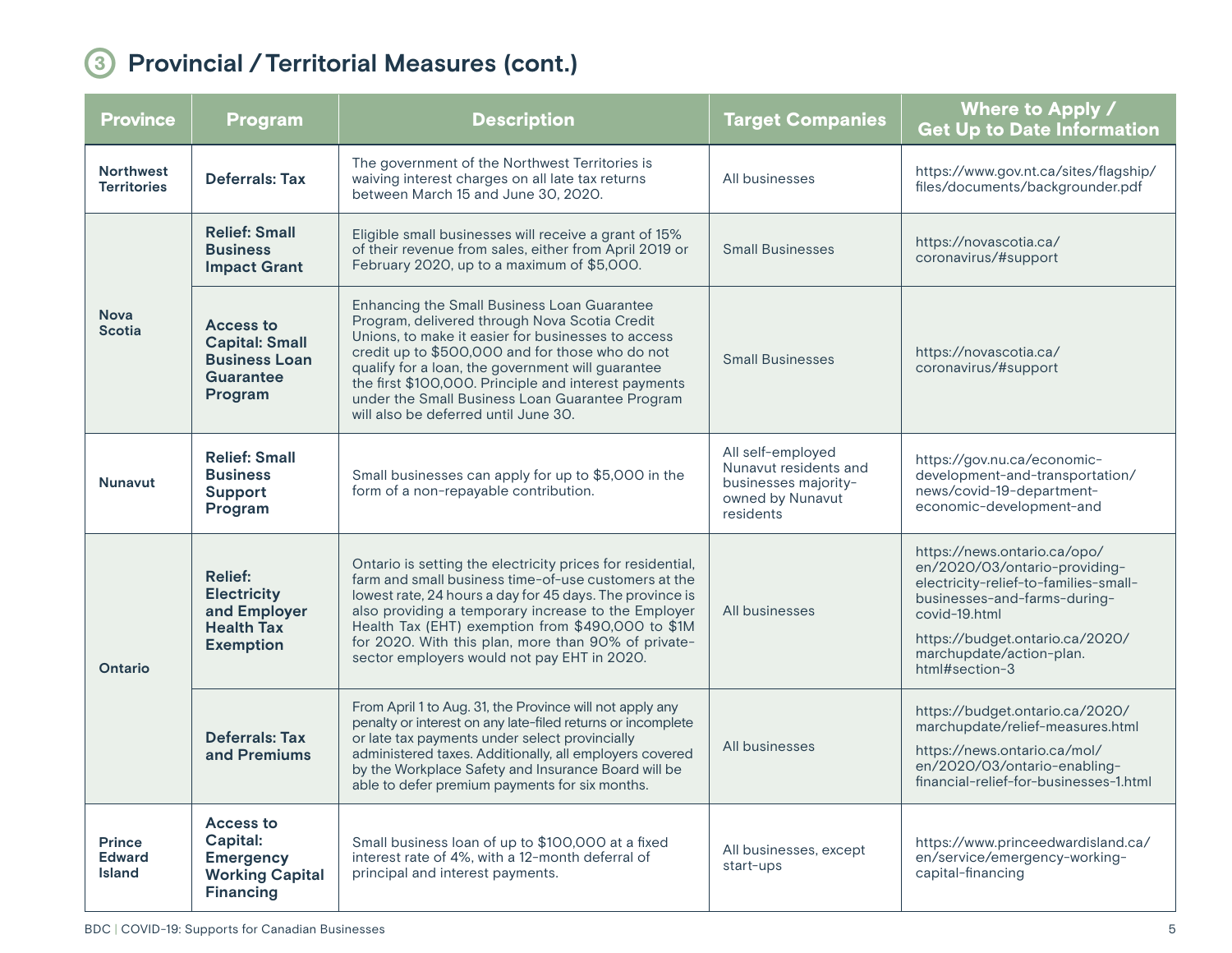## 3 **Provincial /Territorial Measures (cont.)**

| <b>Province</b>     | <b>Program</b>                                                                                                                              | <b>Description</b>                                                                                                                                                                                                                                                                                                | <b>Target Companies</b>                                                                 | Where to Apply /<br><b>Get Up to Date Information</b>                                                                                                                                                                                                                                    |
|---------------------|---------------------------------------------------------------------------------------------------------------------------------------------|-------------------------------------------------------------------------------------------------------------------------------------------------------------------------------------------------------------------------------------------------------------------------------------------------------------------|-----------------------------------------------------------------------------------------|------------------------------------------------------------------------------------------------------------------------------------------------------------------------------------------------------------------------------------------------------------------------------------------|
| <b>Ouebec</b>       | <b>Relief: Incentive</b><br>Program to<br><b>Retain Essential</b><br><b>Workers</b>                                                         | Essential workers making gross wages of \$550 or<br>less per week can apply to receive a taxable benefit<br>of \$400 per month to make up the difference<br>between the Canada Emergency Response Benefit<br>and their wages.                                                                                     | <b>Essential workers</b>                                                                | https://www.revenuquebec.<br>ca/en/press-room/news/<br>details/167331/2020-04-03/                                                                                                                                                                                                        |
|                     | Access to<br><b>Capital: Aide</b><br>d'urgence<br>aux petites<br>et moyennes<br>entreprises<br>$(COVID-19)$                                 | Provides loans or guarantees of up to \$50,000,<br>administered through Regional County Municipalities<br>or Local Investment Funds                                                                                                                                                                               | All businesses that can<br>demonstrate the impact<br>of COVID-19 on their<br>operations | https://www.quebec.ca/entreprises-<br>et-travailleurs-autonomes/aide-<br>urgence-pme-covid-19/                                                                                                                                                                                           |
|                     | <b>Access to</b><br>Capital:<br>Investissement<br><b>Ouébec</b><br><b>Concerted</b><br>temporary action<br>program for<br><b>businesses</b> | Loan guarantees or working capital loans of at least<br>\$50,000                                                                                                                                                                                                                                                  | All businesses, with some<br>exclusions                                                 | https://www.investquebec.com/<br>quebec/en/financial-products/all-<br>our-solutions/Concerted-temporary-<br>action-program-for-businesses.html                                                                                                                                           |
|                     | Deferrals: Tax                                                                                                                              | Businesses can defer payment on any tax balance<br>owing to Revenu Quebec until September 1.                                                                                                                                                                                                                      | All businesses                                                                          | https://www.revenuquebec.ca/<br>en/coronavirus-disease-covid-19/<br>relief-measures-for-individuals-and-<br>businesses/                                                                                                                                                                  |
| <b>Saskatchewan</b> | <b>Deferrals: Tax</b>                                                                                                                       | Saskatchewan businesses which are unable to remit<br>their PST due to cashflow concerns will have three-<br>month relief from penalty and interest charges.                                                                                                                                                       | All businesses                                                                          | https://www.saskatchewan.<br>ca/government/health-<br>care-administration-and-<br>provider-resources/treatment-<br>procedures-and-guidelines/<br>emerging-public-health-<br>issues/2019-novel-coronavirus/<br>covid-19-information-for-businesses-<br>and-workers/support-for-businesses |
| Yukon               | <b>Deferrals: Fees</b><br>and Premiums                                                                                                      | The Government of Yukon will waive, reimburse or<br>delay government fee collection, such as airport<br>landing fees. Additionally, Workers' Compensation<br>Health and Safety premium payments will be<br>deferred, and penalties and interest will be waived.<br>Any payments made up front will be reimbursed. | All businesses                                                                          | https://yukon.ca/en/news/premier-<br>silver-announces-stimulus-package-<br>support-businesses-and-workers                                                                                                                                                                                |